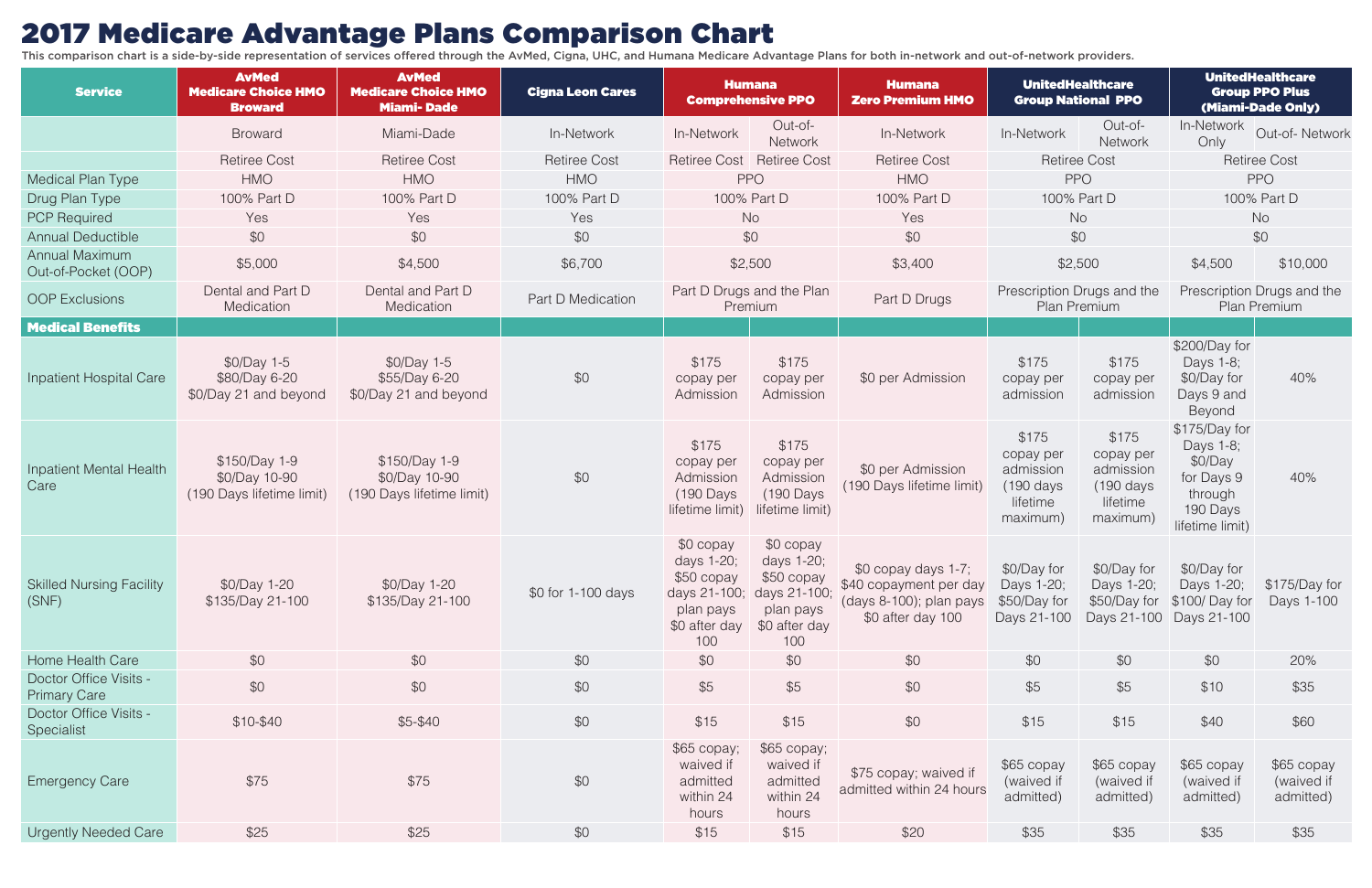| <b>Service</b>                                                                       | <b>AvMed</b><br><b>Medicare Choice HMO</b><br><b>Broward</b> | <b>AvMed</b><br><b>Medicare Choice HMO</b><br><b>Miami-Dade</b> | <b>Cigna Leon Cares</b> | <b>Humana</b><br><b>Comprehensive PPO</b>    |                                              | UnitedHealthcare<br><b>Humana</b><br><b>Group National PPO</b><br>Zero Premium HMO |             |                                                    | <b>UnitedHealthcare</b><br><b>Group PPO Plus</b><br>(Miami-Dade Only)         |                                                                      |
|--------------------------------------------------------------------------------------|--------------------------------------------------------------|-----------------------------------------------------------------|-------------------------|----------------------------------------------|----------------------------------------------|------------------------------------------------------------------------------------|-------------|----------------------------------------------------|-------------------------------------------------------------------------------|----------------------------------------------------------------------|
| <b>Chiropractic Services</b>                                                         | \$5                                                          | \$5                                                             | \$0                     | $$15$ for<br>Medicare<br>Covered<br>Services | \$15 for<br>Medicare<br>Covered<br>Services  | \$0 for Medicare<br><b>Covered Services</b>                                        | \$15        | \$15                                               | \$10                                                                          | \$15                                                                 |
| <b>Podiatry Services</b>                                                             | \$5                                                          | \$5                                                             | \$0                     | \$15 for<br>Medicare<br>Covered<br>Services  | $$15$ for<br>Medicare<br>Covered<br>Services | \$0 for Medicare<br><b>Covered Services</b>                                        | \$15 copay  | $$15$ copay<br>(No visits limit) (No visits limit) | \$40                                                                          | \$60                                                                 |
| Outpatient Mental Health<br>Care                                                     | \$15/visit Group or<br>Individual therapy                    | \$15/visit Group or<br>Individual therapy                       | \$0                     | \$40                                         | \$40                                         | \$15                                                                               | \$5         | \$5                                                | Indiv- $$40/$<br>Visit;<br>Group-\$10/<br>Visit; Partial<br>Hosp-\$55/<br>Day | Indiv-\$60/ Visit;<br>Group-\$35/<br>Visit; Partial<br>Hosp-\$55/Day |
| <b>Outpatient Substance</b><br>Abuse                                                 | \$15/visit Group or<br>Individual therapy                    | \$15/visit Group or<br>Individual therapy                       | \$0                     | \$40                                         | \$40                                         | \$15                                                                               | \$5         | \$5                                                | Indiv-\$40/<br>Visit;<br>Group-\$10/<br>Visit; Partial<br>Hosp-\$55/<br>Day   | Indiv-\$60/ Visit;<br>Group-\$35/<br>Visit; Partial<br>Hosp-\$55/Day |
| <b>Outpatient Surgery -</b><br><b>Outpatient Hospital</b>                            | \$200                                                        | \$175                                                           | \$0                     | \$50                                         | \$50                                         | \$100                                                                              | \$15        | \$15                                               | \$200                                                                         | 40%                                                                  |
| <b>Outpatient Surgery -</b><br><b>Ambulatory Surgical</b><br>Center                  | \$75                                                         | \$75                                                            | \$0                     | \$15                                         | \$15                                         | \$50                                                                               | \$15        | \$15                                               | \$200                                                                         | 40%                                                                  |
| Professional Fees for<br><b>Outpatient Surgeries -</b><br><b>Outpatient Hospital</b> | \$0                                                          | \$0                                                             | \$0                     | \$0                                          | \$0                                          | \$0                                                                                | included in | Included in<br>$$15$ copay $$15$ copay             | Included in<br>\$200                                                          | Included in<br>40%                                                   |
| <b>Ambulance Services</b>                                                            | \$100                                                        | \$100                                                           | \$0                     | \$50                                         | \$50                                         | \$100 for Medicare-<br>covered services                                            | \$50        | \$50                                               | \$150                                                                         | \$150                                                                |
| <b>Outpatient Rehabilitation</b>                                                     | \$15/visit                                                   | \$10/visit                                                      | \$0                     | \$15                                         | \$15                                         | \$15/\$20                                                                          | \$20        | \$20                                               | 5%                                                                            | 40%                                                                  |
| <b>Durable Medical</b><br>Equipment                                                  | 20%                                                          | 20%                                                             | $0\%$                   | 20%                                          | 20%                                          | $0\%$                                                                              | 20%         | 20%                                                | 5%                                                                            | 40%                                                                  |
| <b>Prosthetic Devices</b>                                                            | 0%                                                           | $0\%$                                                           | $0\%$                   | 20%                                          | 20%                                          | $0\%$                                                                              | 20%         | 20%                                                | 5%                                                                            | 40%                                                                  |
| <b>Diabetes Monitoring</b><br><b>Supplies</b>                                        | 20%                                                          | 20%                                                             | \$0                     | \$0                                          | \$0                                          | \$0                                                                                | \$0         | \$0                                                | \$0                                                                           | \$0                                                                  |
| Diagnostic -<br><b>Outpatient Hospital</b>                                           | \$225                                                        | \$200                                                           | \$0                     | \$50                                         | \$50                                         | \$75                                                                               | \$20        | \$20                                               | 5%                                                                            | 40%                                                                  |
| Diagnostic -<br><b>Freestanding Facility</b>                                         | \$75                                                         | \$50                                                            | \$0                     | \$15                                         | \$15                                         | \$0                                                                                | \$20        | \$20                                               | 5%                                                                            | 40%                                                                  |
| Diagnostic Radiology<br>Services                                                     |                                                              |                                                                 |                         | \$15/\$50                                    | \$15/\$50                                    | \$0/\$75                                                                           | \$20        | \$20                                               | $5%$                                                                          | 40%                                                                  |
| Lab Services                                                                         | \$0                                                          | \$0                                                             | \$0                     | \$0                                          | \$0                                          | \$0/\$20                                                                           | \$0         | \$0                                                | 5%                                                                            | 40%                                                                  |
| Medicare Part B Drugs                                                                | 10-20%                                                       | 10-20%                                                          | $0 - 20%$               | 20%                                          | 20%                                          | $0\%$                                                                              | 20%         | 20%                                                | 5%                                                                            | 40%                                                                  |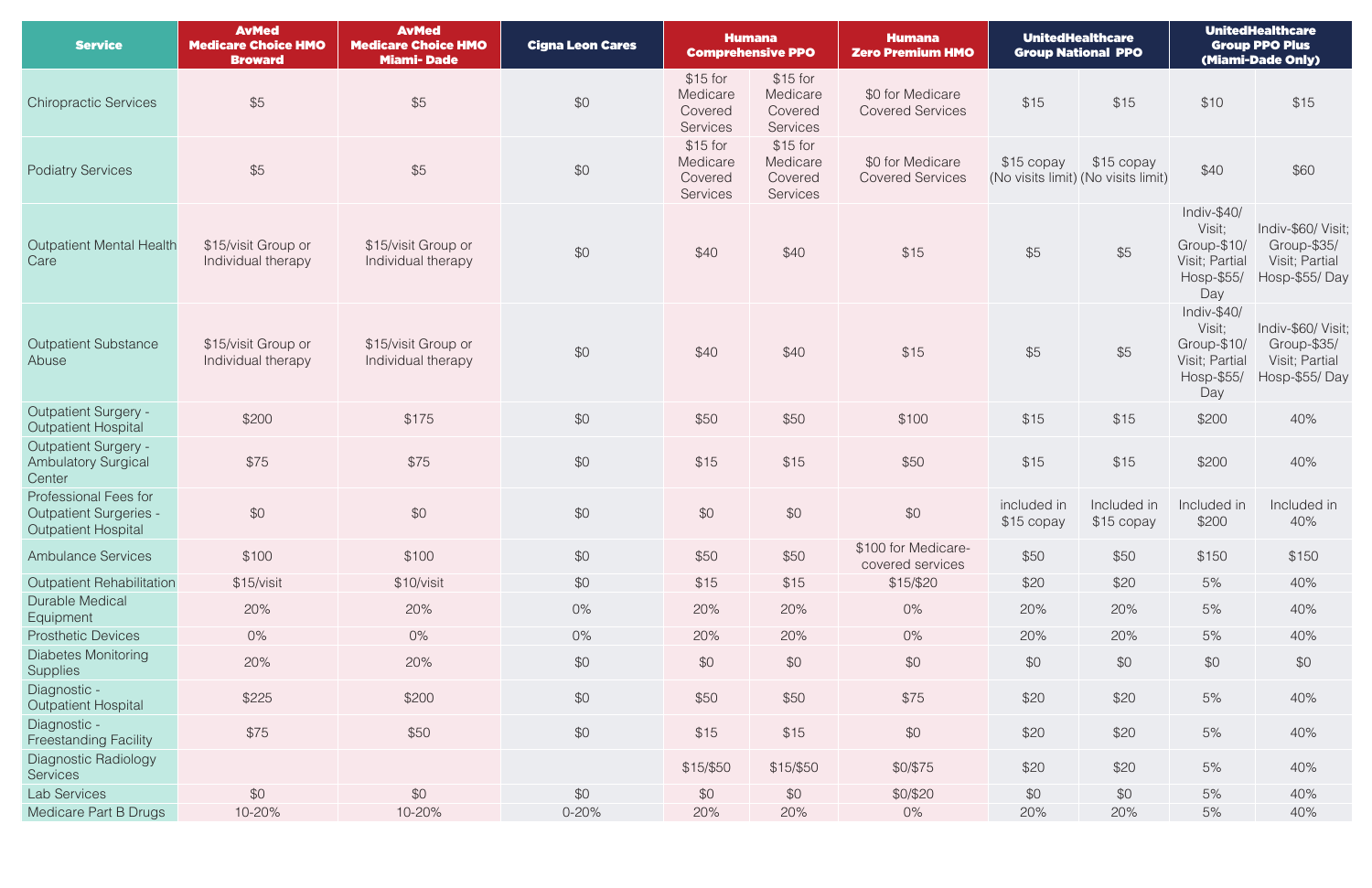| <b>Service</b>                                           | <b>AvMed</b><br><b>Medicare Choice HMO</b><br><b>Broward</b> | <b>AvMed</b><br><b>Medicare Choice HMO</b><br><b>Miami-Dade</b> | <b>Cigna Leon Cares</b>           | <b>Humana</b><br><b>Comprehensive PPO</b> |                           | <b>Humana</b><br><b>Zero Premium HMO</b>                              | <b>UnitedHealthcare</b><br><b>Group National PPO</b> |                           | <b>UnitedHealthcare</b><br><b>Group PPO Plus</b><br>(Miami-Dade Only) |                                                       |
|----------------------------------------------------------|--------------------------------------------------------------|-----------------------------------------------------------------|-----------------------------------|-------------------------------------------|---------------------------|-----------------------------------------------------------------------|------------------------------------------------------|---------------------------|-----------------------------------------------------------------------|-------------------------------------------------------|
| <b>Preventive Services</b>                               | \$0                                                          | \$0                                                             | \$0                               | \$0                                       | \$0                       | \$0                                                                   | \$0                                                  | \$0                       | \$0                                                                   | 40%<br>Immunizations<br>\$0/Smoking<br>Cessation \$60 |
| <b>Wellness Visits</b>                                   | \$0                                                          | \$0                                                             | \$0                               | \$0                                       | \$0                       | \$0                                                                   | \$0                                                  | \$0                       | \$0                                                                   | 40%                                                   |
| <b>Wellness Services</b>                                 | \$0                                                          | \$0                                                             | \$0                               | \$0                                       | \$0                       | \$0                                                                   | \$0                                                  | \$0                       | \$0                                                                   | 40%                                                   |
| <b>Dental Services</b><br>(Medicare Covered<br>Services) |                                                              |                                                                 | \$0                               | \$0                                       | \$0                       | \$0                                                                   | \$15                                                 | \$15                      | \$40                                                                  | \$60                                                  |
| - Exam                                                   | $$0-$25$                                                     | $$0-$25$                                                        |                                   | N/A                                       | N/A                       | See Humana plan                                                       | N/A                                                  | N/A                       | N/A                                                                   | N/A                                                   |
| - Cleaning                                               | \$0-\$45                                                     | $$0-$45$                                                        |                                   | N/A                                       | N/A                       | benefit grid for routine                                              | N/A                                                  | N/A                       | N/A                                                                   | N/A                                                   |
| - X-Ray                                                  | $$0-$35$                                                     | $$0-$35$                                                        |                                   | N/A                                       | N/A                       | dental coverage.                                                      | N/A                                                  | N/A                       | N/A                                                                   | N/A                                                   |
| <b>Hearing Services</b><br>(Hearing Loss Exam)           | \$5                                                          | \$5                                                             | \$0                               | \$15                                      | \$15                      | \$0; see Humana plan<br>benefit grid for routine<br>hearing coverage. | \$15                                                 | \$15                      | \$40                                                                  | \$60                                                  |
| <b>Vision Services</b><br>(Medicare Covered Eye<br>Exam) | \$5                                                          | \$5                                                             | \$0                               | \$15                                      | \$15                      | \$0; see Humana plan<br>benefit grid for routine<br>vision coverage.  | \$15                                                 | \$15                      | \$40                                                                  | \$60                                                  |
| <b>Pharmacy Benefits</b>                                 |                                                              |                                                                 |                                   |                                           |                           |                                                                       |                                                      |                           |                                                                       |                                                       |
|                                                          |                                                              |                                                                 | Preferred Pharmacy                | Preferred<br>Pharmacy                     | Non-Preferred<br>Pharmacy | <b>Preferred Pharmacy</b>                                             | Preferred<br>Pharmacy                                | Non-Preferred<br>Pharmacy | Preferred<br>Pharmacy                                                 | Non-Preferred<br>Pharmacy                             |
| Deductible                                               | \$0                                                          | \$0                                                             | \$0                               | N/A                                       | N/A                       | N/A                                                                   | N/A                                                  | N/A                       | \$0                                                                   | N/A                                                   |
| <b>Network</b>                                           | <b>Major Chains</b>                                          | <b>Major Chains</b>                                             | Leon Medical Center<br>Pharmacies | Local and<br>Chain<br>Pharmacies          | N/A                       | Local and Chain<br>Pharmacies                                         | Major Chains                                         | N/A                       | <b>Major Chains</b>                                                   | N/A                                                   |
| Drug Usage<br>Management                                 | Yes                                                          | Yes                                                             | Yes                               | Yes                                       |                           | Yes                                                                   |                                                      |                           |                                                                       |                                                       |
| <b>Initial Coverage</b><br><b>Period</b>                 |                                                              |                                                                 |                                   |                                           |                           |                                                                       |                                                      |                           |                                                                       |                                                       |
| <b>Initial Coverage Limit</b>                            | \$3,700                                                      | \$3,700                                                         | \$4,000                           |                                           | \$3,700                   | \$3,700                                                               | \$3,700                                              |                           | \$3,700                                                               |                                                       |
| Tier 1                                                   | \$0                                                          | \$0                                                             | \$0                               |                                           | \$5                       | \$0                                                                   | \$5                                                  | N/A                       | \$15                                                                  | N/A                                                   |
| Tier 2                                                   | \$7                                                          | \$3                                                             | \$0                               |                                           | \$30                      | \$10                                                                  | \$30                                                 | N/A                       | \$47                                                                  | N/A                                                   |
| Tier 3                                                   | \$40                                                         | \$40                                                            | 33%                               |                                           | \$60                      | \$60                                                                  | \$60                                                 | N/A                       | \$100                                                                 | N/A                                                   |
| Tier 4                                                   | \$75                                                         | \$75                                                            | 33%                               |                                           | 33%                       | 33%                                                                   | \$80                                                 | N/A                       | \$100                                                                 | N/A                                                   |
| Tier 5                                                   | 33%                                                          | 33%                                                             | 33%                               |                                           | N/A                       | N/A                                                                   | N/A                                                  | N/A                       | N/A                                                                   | N/A                                                   |
| Tier 6                                                   |                                                              |                                                                 |                                   |                                           |                           |                                                                       |                                                      |                           |                                                                       |                                                       |
| <b>Gap</b>                                               |                                                              |                                                                 |                                   |                                           |                           |                                                                       |                                                      |                           |                                                                       |                                                       |
| Tier 1                                                   | \$0                                                          | \$0                                                             | $0\%$                             | \$5                                       | N/A                       | $0\%$                                                                 | \$5                                                  | N/A                       | 51%                                                                   | N/A                                                   |
| Tier 2                                                   | \$7                                                          | \$3                                                             | 45%                               | 40%                                       | N/A                       | 40%                                                                   | \$30                                                 | N/A                       | 40%                                                                   | N/A                                                   |
| Tier 3                                                   | 40% Covered Brand<br>51% Generic                             | 40% Covered Brand<br>51% Generic                                | 45%                               | 40%                                       | N/A                       | 40%                                                                   | \$60                                                 | N/A                       | 40%                                                                   | N/A                                                   |
| Tier 4                                                   | 40% Covered Brand<br>51% Generic                             | 40% Covered Brand<br>51% Generic                                | 45%                               | 40%                                       | N/A                       | 40%                                                                   | \$80                                                 | N/A                       | 40%                                                                   | N/A                                                   |